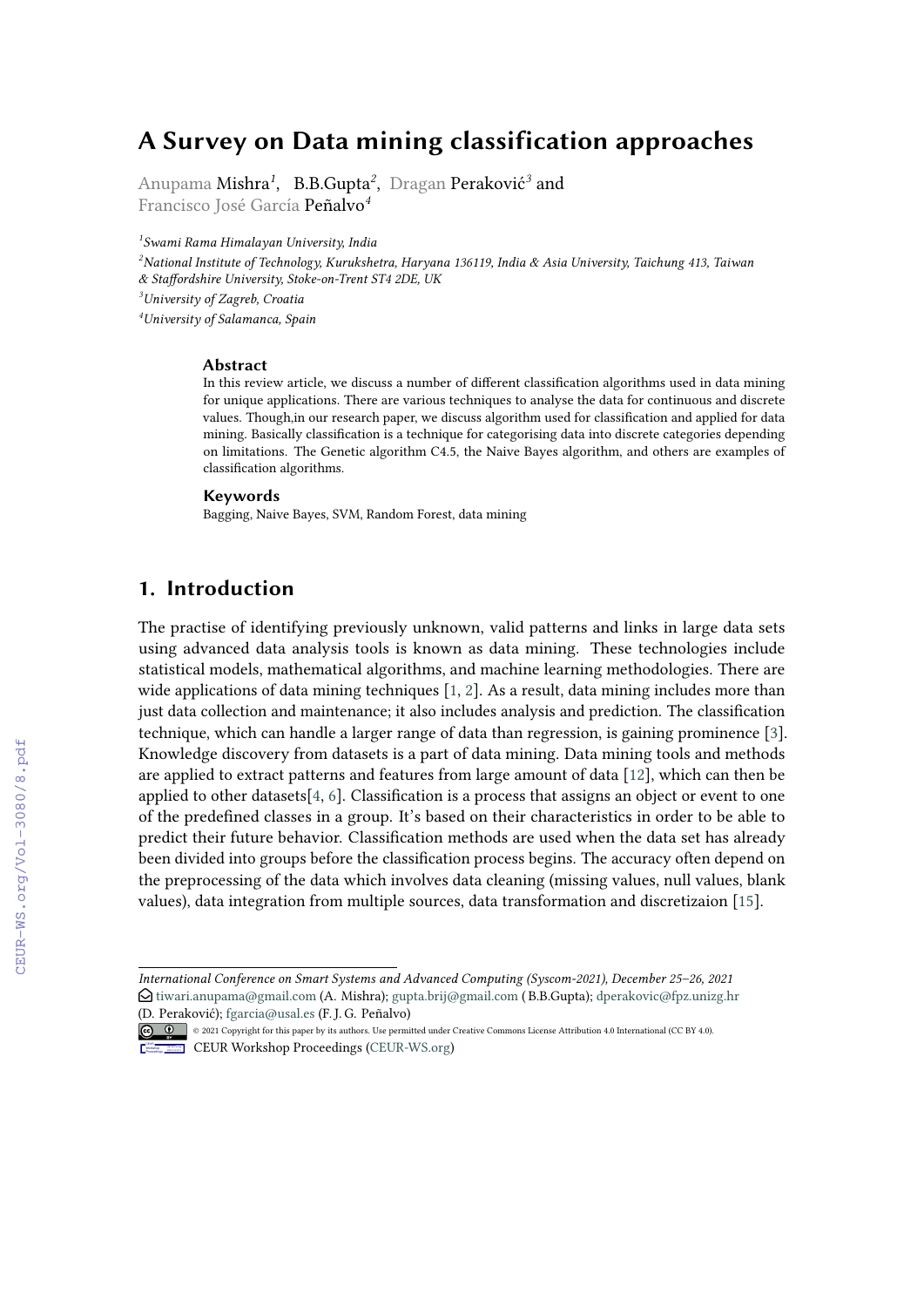# **2. Classification Techniques in Data Mining**

Classification Techniques are methods of data analysis that can be used to determine the categorization of an individual based on their personal attributes [\[8,](#page-6-0) [10\]](#page-6-1). These techniques help us better understand individuals by grouping them together depending on their lifestyle, habits, and traits. Figure 1 presents the classification algorithms which are generally used for data mining applications.Classification is one of the most commonly used data mining techniques. It can be used for both categorical and numerical attributes. The goal is to predict the class labels of new, unseen observations by using training data consisting of both labeled and unlabeled examples. This method makes use of an algorithm to identify patterns in the training data that are predictive of new observations [\[25,](#page-7-0) [18\]](#page-7-1).

### **2.1. Decision Tree**

A decision tree is a class discriminator that iteratively splits the training set until each partition contains only or primarily samples from one class. A split point is a test that describes how data is partitioned in each non-leaf node of the tree based on one or more qualities[\[13\]](#page-7-2).

#### **2.2. Naive Bayes**

Naive bayes is used to work with probabilistic models and majorly used in machine learning [\[11\]](#page-6-2). In this model, probability is calculated for each class to determine their categorization, which is then used to forecast the values for a new class. Here, y is a instance of a problem which has to be classified. A vector can represent it by  $y = y_1, y_2, \dots, y_n$  where *n* represents independent variables, and assigned to instance probabilities  $p(cy/(y1, y2, \ldots, yn))$  For each of n possible outcomes or classes cn

 $p(cn|y) = \frac{p(cn)p(y|cn)}{p(Y)}$ 

### **2.3. Rule Based Classification**

"If-then-"rules are the classification rules, and the rule is a condition. The rules of individuals are ranked. Rule-based order refers to the order that is based on their quality. Class-based ordering refers to the grouping of rules that belong to the same class. A good rule should be error-free and cover as many scenarios as possible.

#### **2.4. Support Vector Machine**

Support Vector Machines (SVM) [\[23\]](#page-7-3), is a classification technique that can be used to build both classifiers and non-parametric regression models. SVM works by finding an optimal hyperplane that separates objects of different classes in the input space based on their training samples. A new classification method for both linear and non-linear data is the Support Vector Machine. It transforms the original training data into a higher dimension using a non-linear mapping. It searches for the linear optimal separation hyper plane with the additional dimension (i.e. "decision boundary"). A hyper plane with a good non-linear mapping to a high enough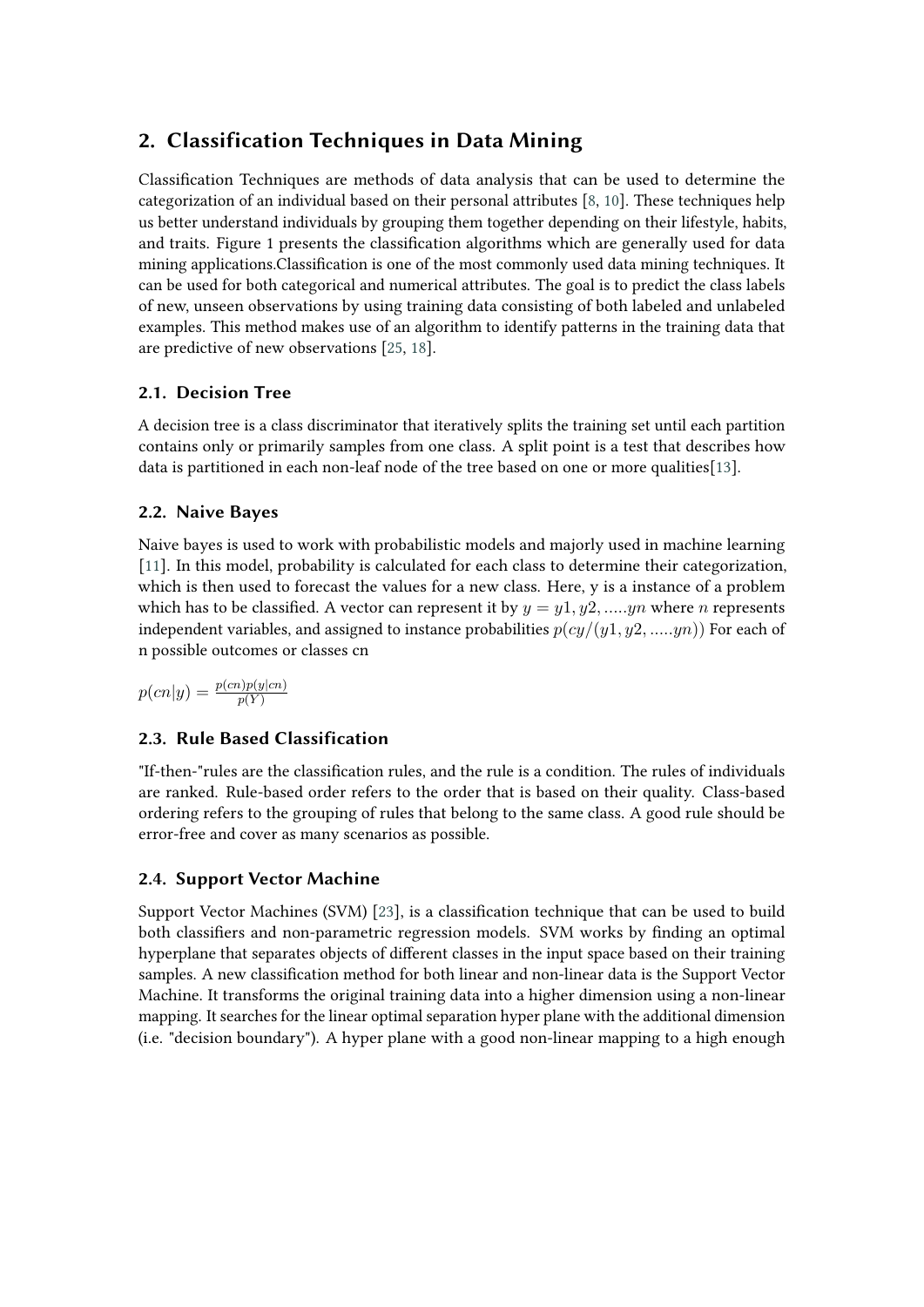

**Figure 1:** Classification Algorithm

dimension can always divide data into two groups. SVM uses support vectors ("important training tuples") and margins (specified by the support vectors) to discover this hyper plane. SVM is used for classification as well as prediction.

#### **2.5. Genetic Algorithms**

In GA, a technique called association rules mining is utilised to uncover indeterminate solutions [\[9\]](#page-6-3).GA is implemented with a small collection of categorical data. After GA is implemented, high-level prediction rules are produced for the selection of better attribute. The Michigan technique provides a single prediction rule for every individual in the entire population by lowering the cost [\[7\]](#page-6-4). The Pittsburgh method [\[5\]](#page-6-5) is a set of prediction criteria for a whole group of people. We evaluate the overall quality of the rule set rather than the quality of each individual rule when categorising. Rules, like the logical OR implementing and logical AND implementing AND operators, are generalised or specialised based on facts (logical AND).

## **3. Model Evaluation and Selection**

The task of choosing a model is challenging because many models are often equivalent in terms of accuracy, but have different computational complexity. The evaluation and selection of the best model for the particular application depends on the cost-complexity trade-off. One alternative in tackling this task is to carry out an exhaustive search over all possible models, which may be costly in terms of computational time or storage space. Figure 2 depicts the types of methods used for Evaluation and selection of the model [\[16\]](#page-7-4).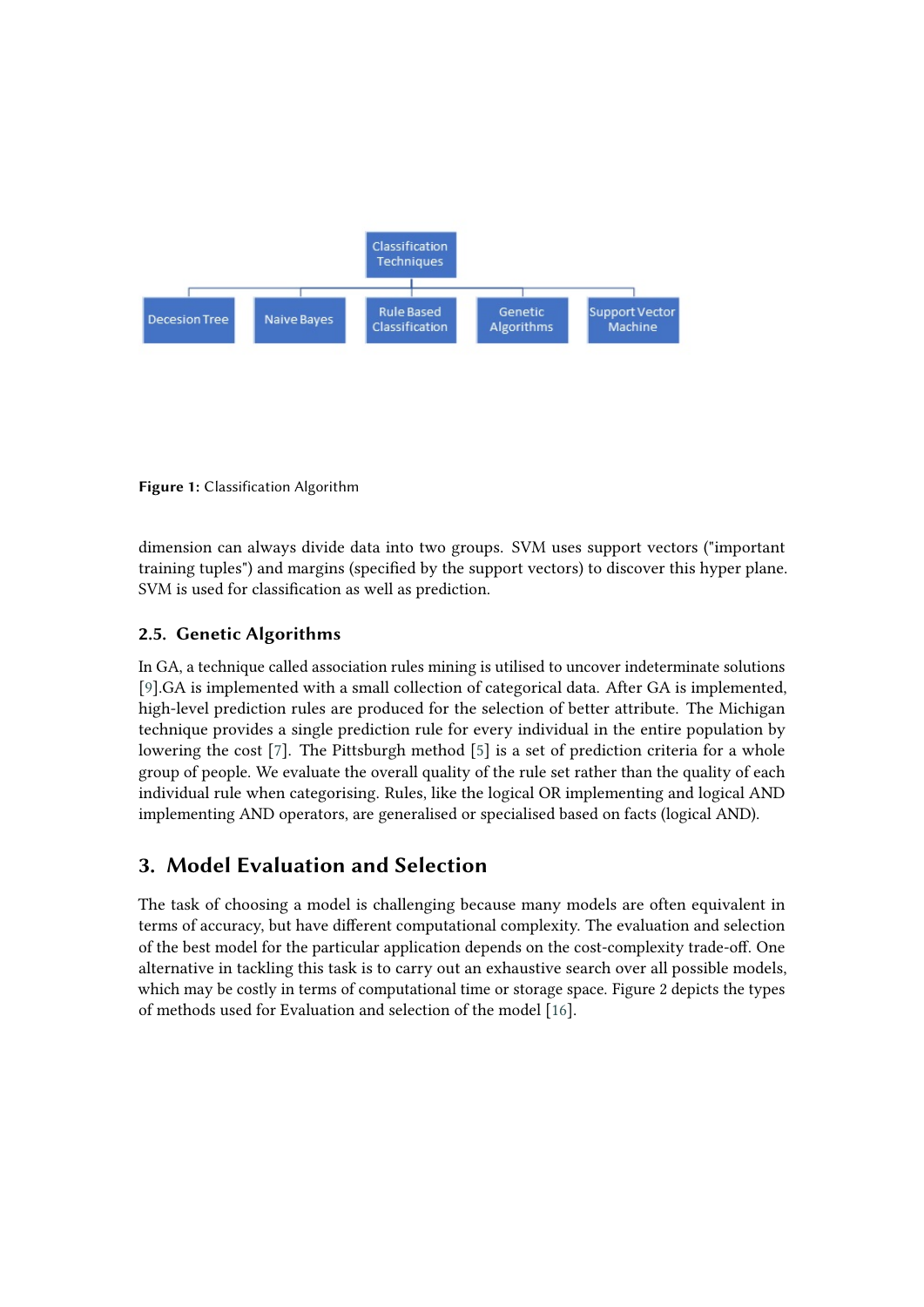#### **3.1. Hold-Out**

A technique used to improve classification accuracy is the holdout validation. It will remove data that was used in training and then split the remaining data into two parts, one for training and one for testing. This prevents over-fitting of the model on the training set.

Hold out validation is a technique that can be used to improve classification accuracy. This method is used by removing any data that was used in training, splitting the remaining data into two groups (one for testing and one for training), and preventing over-fitting of models on the test set by using only new data for testing.

### **3.2. n-fold Cross Validation**

The available data is divided into n distinct subsets of equal size. To train a classifier, use each subset as the training set. The operation is repeated n times, with the given accuracies being the average of the n accuracies. Cross-validation methods such as 10-fold and 5-fold are often utilised. When the available data is small, this strategy is employed.

#### **3.3. Leave-one-out cross validation**

if the data volume is small , then this method can be used.Cross-validation is a subset of it. Each cross validation fold contains only one test case, and all of the data's tests are used in training [17]. When there are m examples in the original data set, this is referred to as m-fold cross-validation.

#### **3.4. Validation Set**

A validation set is widely used in learning algorithms to estimate parameters. In such instances, the final parameter values are those that provide the highest accuracy on the validation set. Cross validation can also be used to estimate parameters.The data may be divided into the below three sets:

- 1. Training set
- 2. Validation set
- 3. Test set

#### **3.5. Minimum Description Length (MDL)**

Missing values are treated by DL as though they were missing at random. Zero vectors are used to replace sparse numerical data while zero vectors are used to replace sparse categorical data [\[14\]](#page-7-5). Missing values are considered sparse in nested columns. In the case of MDL, the model's size as well as the reduction in uncertainty that using the model causes does matters [\[22\]](#page-7-6).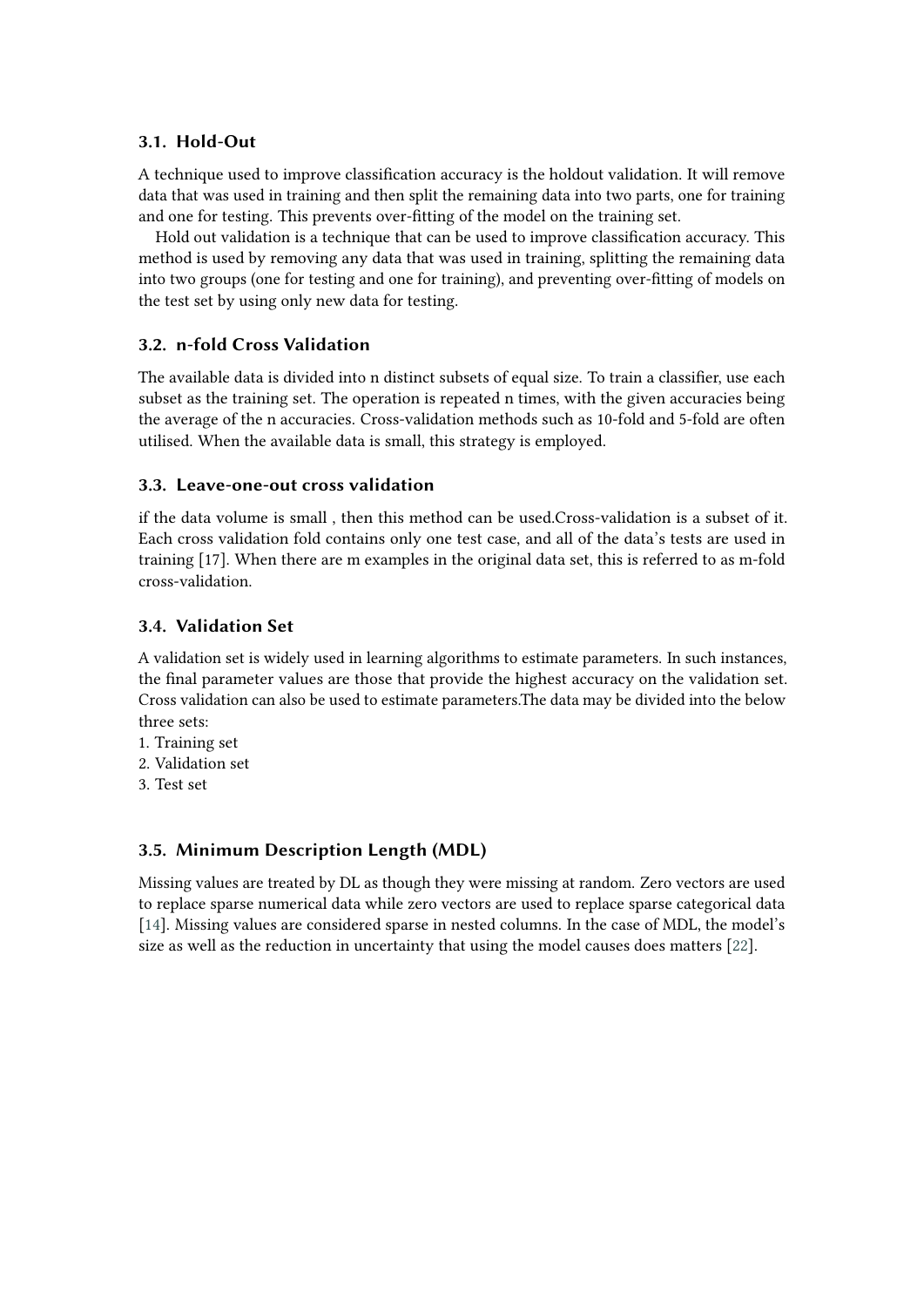

**Figure 2:** Model Evaluation and Selection

# **4. Techniques to Improve Classification Accuracy**

Classification Accuracy describes how well a model can assign the correct class to a given input. Improvements in Classification Accuracy is important for models that are more accurate and fair as they can reduce the risk of unjustified misclassifications and false alarms.

#### **4.1. Bagging**

The most common technique for improving classification accuracy is to use the bagging technique [\[21\]](#page-7-7). The bagging technique samples training data across multiple training folds (called bootstrapping) and then uses the resampled data to train the classifier. Boosting is another popular technique which applies weighting to examples that are misclassified by the initial classifier. The bagging technique can significantly improve classification accuracy. During the training phase, each classifier is trained with a subset of the data. This process is called bootstrapping. Once a classifier has been trained for a specific set of data, it's used to classify new data from the same set. In contrast to boosting, wherein each classifier is trained on both positive and negative examples from the input set, bagging trains each classifier on only one type of example at a time. The result is an ensemble of classifiers that combine to create an even better model than any single component could be alone.

#### **4.2. Boosting**

It is well-known that boosting algorithms are high-performing classifiers [\[19\]](#page-7-8). They are versatile and provide good accuracy when there is a large imbalance in the training data. However, they have a drawback in that they can be computationally expensive for online or near real-time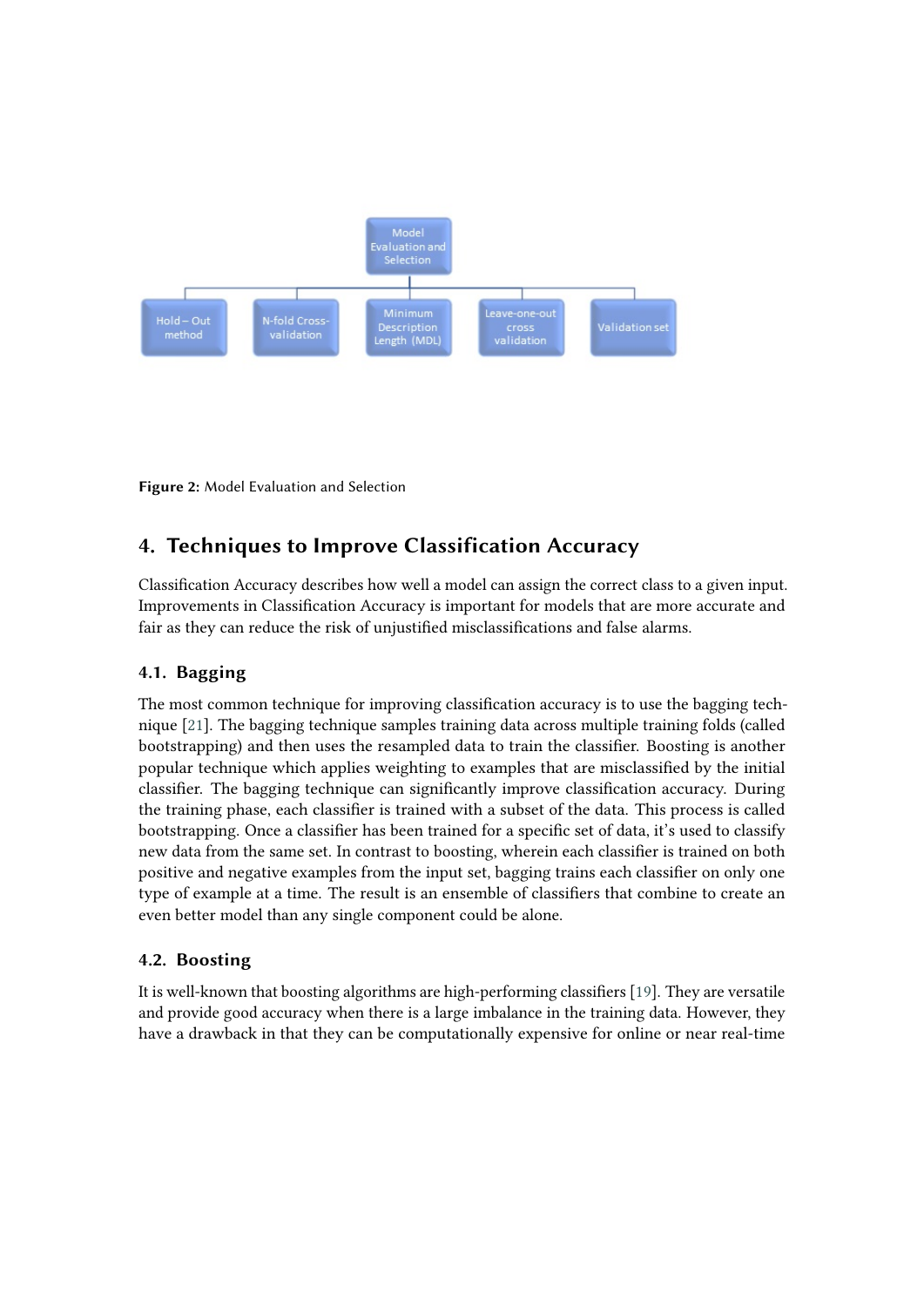processing. Boosting is the process of producing a classifier in a successive manner. Each classifier dependents on the preceding based one and concentrates on the errors of the before one. Test sets that have previously been wrongly predicted by classifiers are selected frequently and are weighted properly. The weights of data that are already categorised will be increased. Data that are correctly classified will have their weights reduced. Boosting is a machine learning technique that can be used to improve the classification accuracy of your model. It can be used in many different scenarios, but boosting is most often applied when the goal of the algorithm is to identify what class (or label) an observation belongs to [\[20\]](#page-7-9).

A big issue with boosting models is that they do not always converge well. This results in algorithms not being able to make accurate predictions. There are many different techniques which can mitigate this issue, one of them being early stopping.

Boosting models work by accumulating error terms, which are then used to adjust weights on different parts of the model or training data. The more data you have for a given class, the larger its weight will be in your model's prediction function and vice versa for other classes.

#### **4.3. Occam's Razor**

Occam's razor presents the theory that fits our data and identify unfamiliar objects. It says that if two or more models have same kind of generalisation errors, the simpler model should be preferred over the more complex model. There is a greater probability that sophisticated models will be fitted accidently due to data mistakes [\[22\]](#page-7-6).

#### **4.4. Random Forest**

WEKA is a general-purpose classification and regression tool [\[24\]](#page-7-10). For gradient boosting and support vector machine, random forest has a very high accuracy. Random Forest is divided into two types. 1. Regression and classification trees 2. A bootstrap sample is a sample derived from the original dataset with replacement that is the same size as the original dataset.

### **5. Conclusion**

This review discusses numerous data mining classification techniques. each technique has its own set of advantages and disadvantages. Data mining is a broad term that encompasses a variety of approaches for analysing vast amounts of data, including many technology like machine learning and deep learning with the included knowledge of statistics. To accomplish various data analysis tasks, these areas have a huge number of data mining algorithms built in them. Based on the behaviour of the data, the algorithm and evaluation methods can be applied to analyse the data.

### **References**

- [1] Mamta (2021) Quick Medical Data Access Using Edge Computing, Insights2Techinfo, pp.1
- [2] Sandeep Kumar (2021) Artificial Intelligence and Machine learning for Smart and Secure Healthcare System, Insights2Techinfo, pp.1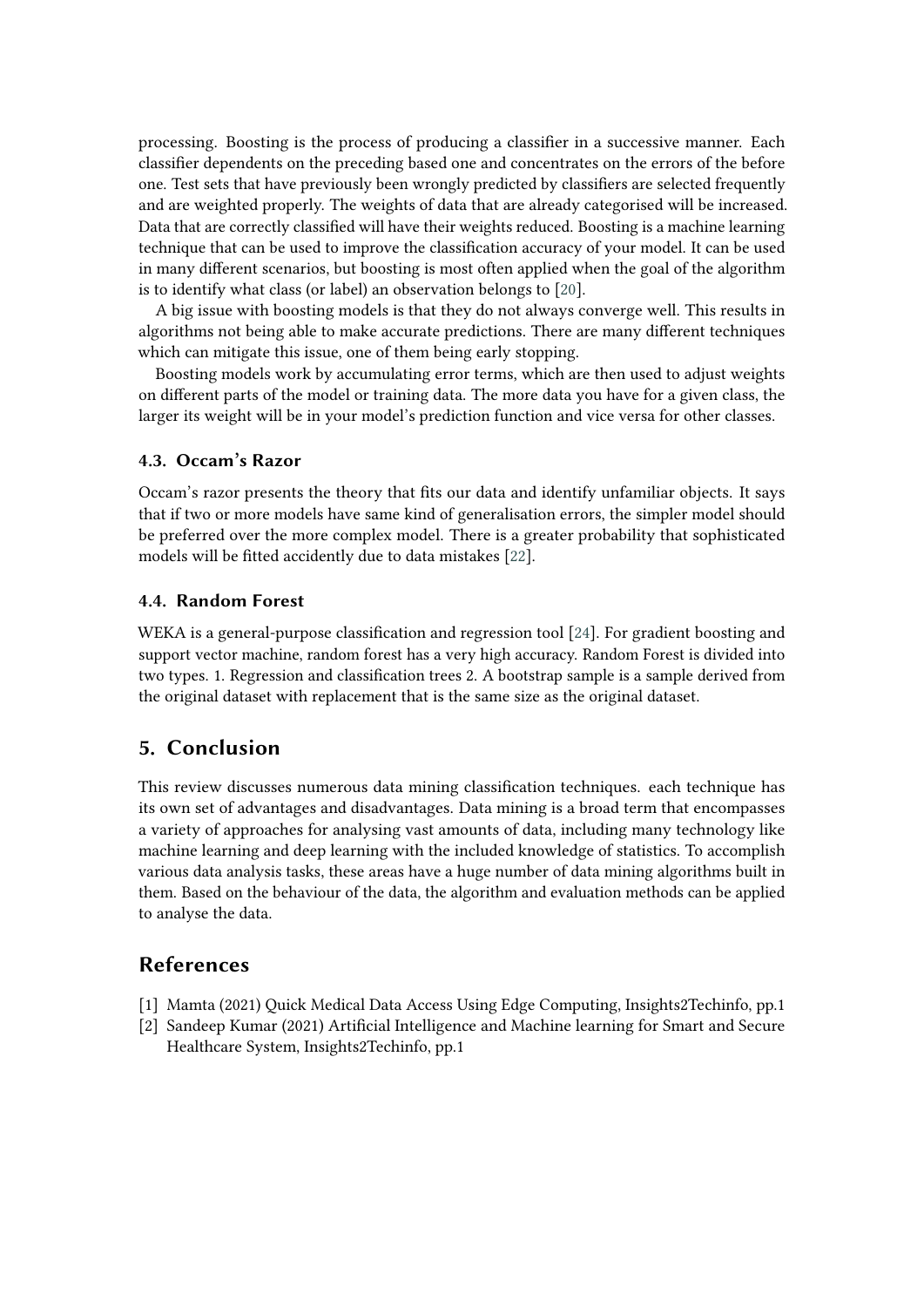

**Figure 3:** Techniques to Improve Classification Accuracy

- [3] Adil, K., Jiang, F., Liu, S., Grigoriev, A., Gupta, B. B., & Rho, S. (2017). Training an agent for fps doom game using visual reinforcement learning and vizdoom. International Journal of Advanced Computer Science and Applications, 8(12).
- [4] AlZu'bi, S., Shehab, M., Al-Ayyoub, M., Jararweh, Y., & Gupta, B. (2020). Parallel implementation for 3d medical volume fuzzy segmentation. Pattern Recognition Letters, 130, 312-318.
- <span id="page-6-5"></span>[5] Witten, I. & Frank, E. (2005), "Data Mining: Practical Machine Learning Tools And Techniques", 2nd Edition, Morgan Francisco, 2005.
- [6] Zheng, Z. (2000). Constructing X-Of-N Attributes For Decision Tree Learning. Machine Learning 40: 35–75.
- <span id="page-6-4"></span>[7] Al-Ayyoub, M., AlZu'bi, S., Jararweh, Y., Shehab, M. A., & Gupta, B. B. (2018). Accelerating 3D medical volume segmentation using GPUs. Multimedia Tools and Applications, 77(4), 4939-4958.
- <span id="page-6-0"></span>[8] Friedman, N., Geiger, D. &Goldszmidt M. (1997). Bayesian Network Classifiers.Machine Learning 29: 131-163.
- <span id="page-6-3"></span>[9] Fayyad, U., Piatetsky-Shapiro, G., And Smyth P., "From Data Mining To Nowledge Discovery In Databases," Ai Magazine, American Association For Artificial Intelligence, 1996.
- <span id="page-6-1"></span>[10] Friedman, N. &Koller, D. (2003). Being Bayesian About Network Structure: A Bayesian Approach To Structure Discovery In Bayesian Networks. Machine Learning 50(1): 95-125.
- <span id="page-6-2"></span>[11] Quinlan, J.R., C4.5 – Programs For Machine Learning.Morgan Kaufmann Publishers, San Francisco, Ca, 1993.
- [12] Bianca V. D.,PhilippeBoula De Mareüil And Martine Adda-Decker, "Identification Of Foreign-Accented French Using Data Mining Techniques, Computer Sciences Laboratory For Mechanics And Engineering Sciences (Limsi)".